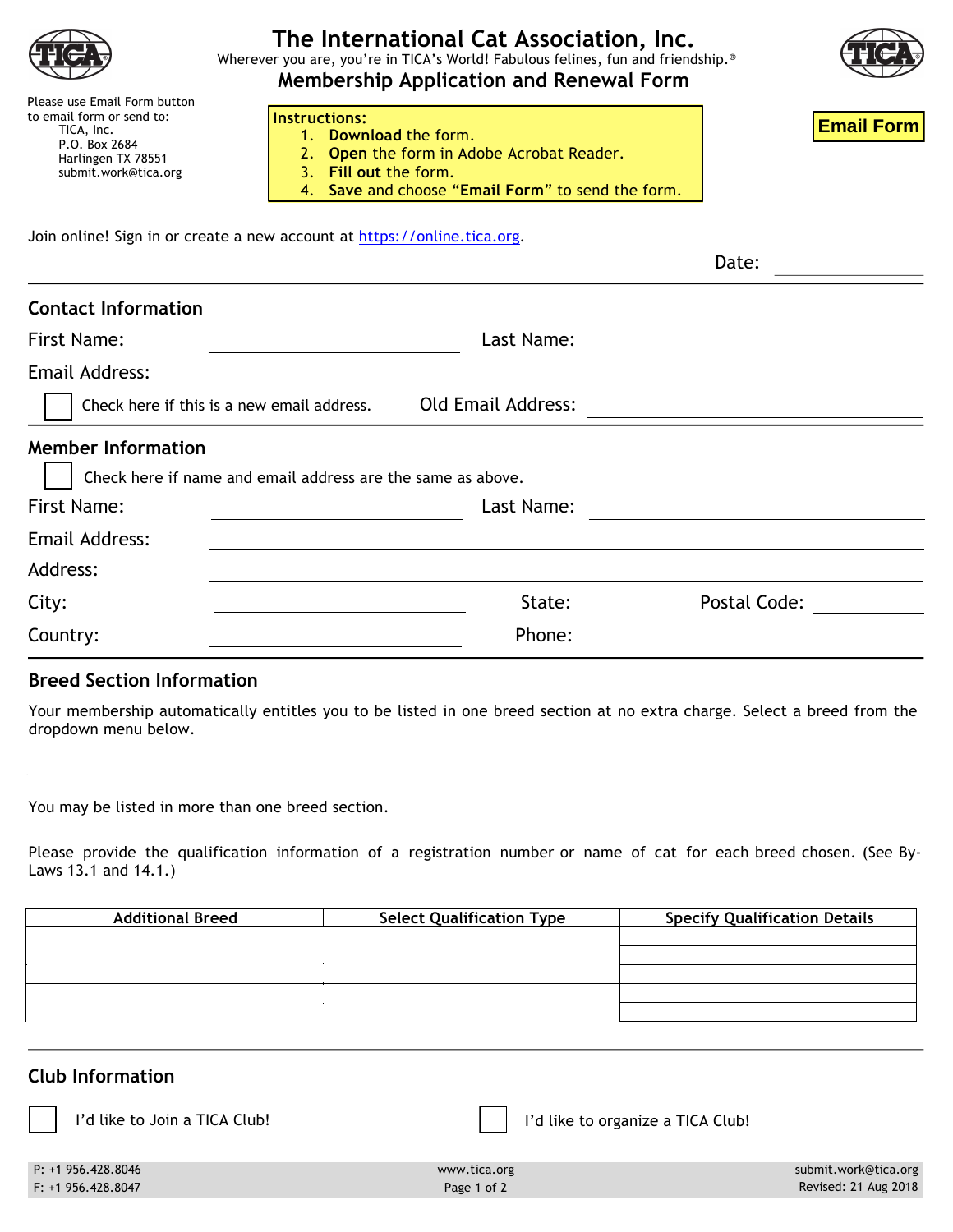



## **Membership Rules**

All members are expected to be familiar with and comply with all TICA By-Laws, Registration Rules, Show Rules, and Standing Rules. Rules are available on the TICA website, [www.tica.org.](www.tica.org) Membership years are from May 1<sup>st</sup> until April 30<sup>th</sup>. If you join between April 1<sup>st</sup> and April 30<sup>th</sup>, your membership will expire on April 30<sup>th</sup> of the following year. For additional details, see By-Laws 13.1—13.3 and 14.1; Standing Rules 103.3.1 and 113.1.

I hereby agree to abide by the Rules and Regulations of this Association.

Signature Date Date of the Date of the Date of the Date of the Date of the Date of the Date of the Date of the Date of the Date of the Date of the Date of the Date of the Date of the Date of the Date of the Date of the Dat

Parent or Guardian Signature **Date** Date Date Parent or Guardian Signature **required** for Junior Membership.